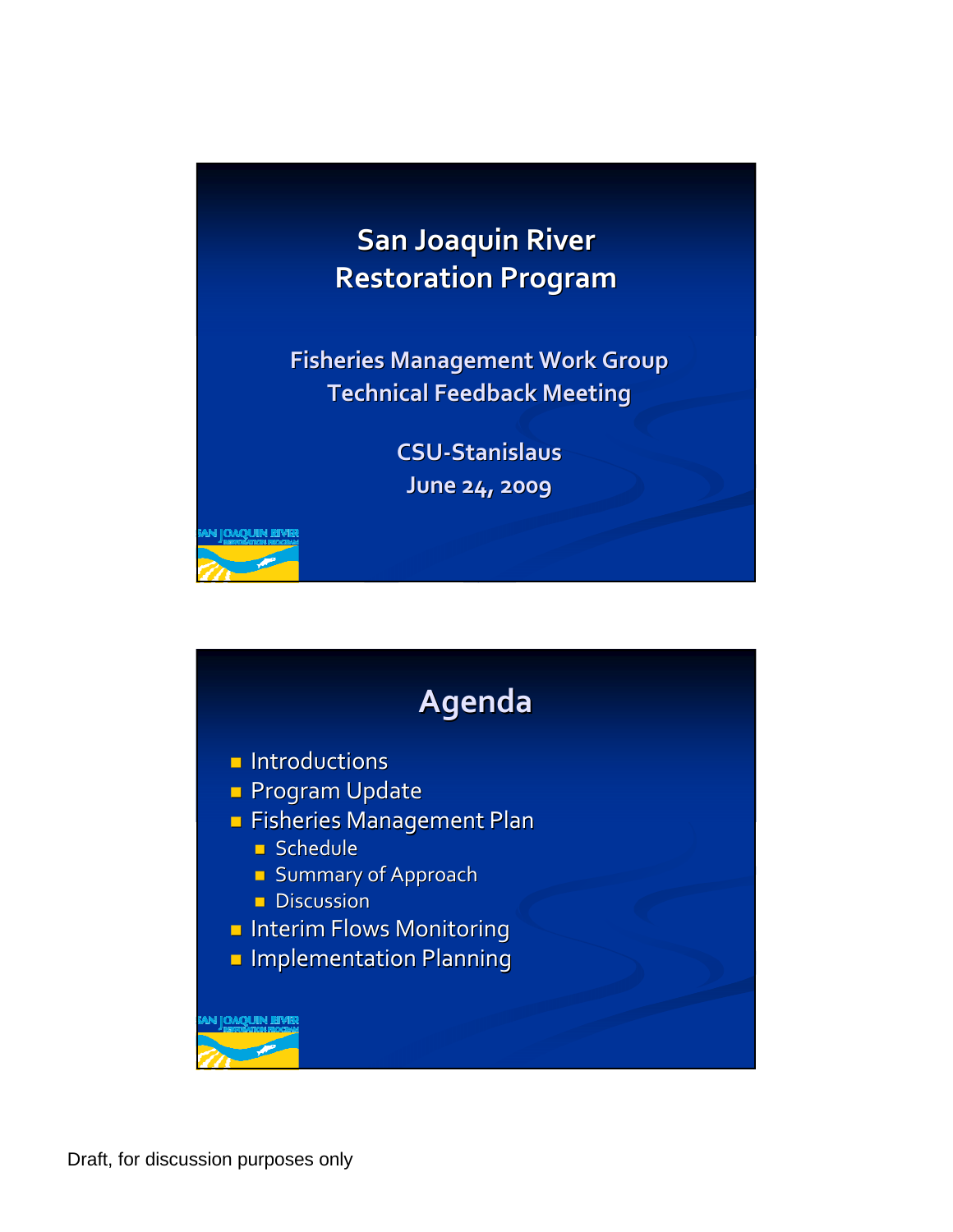

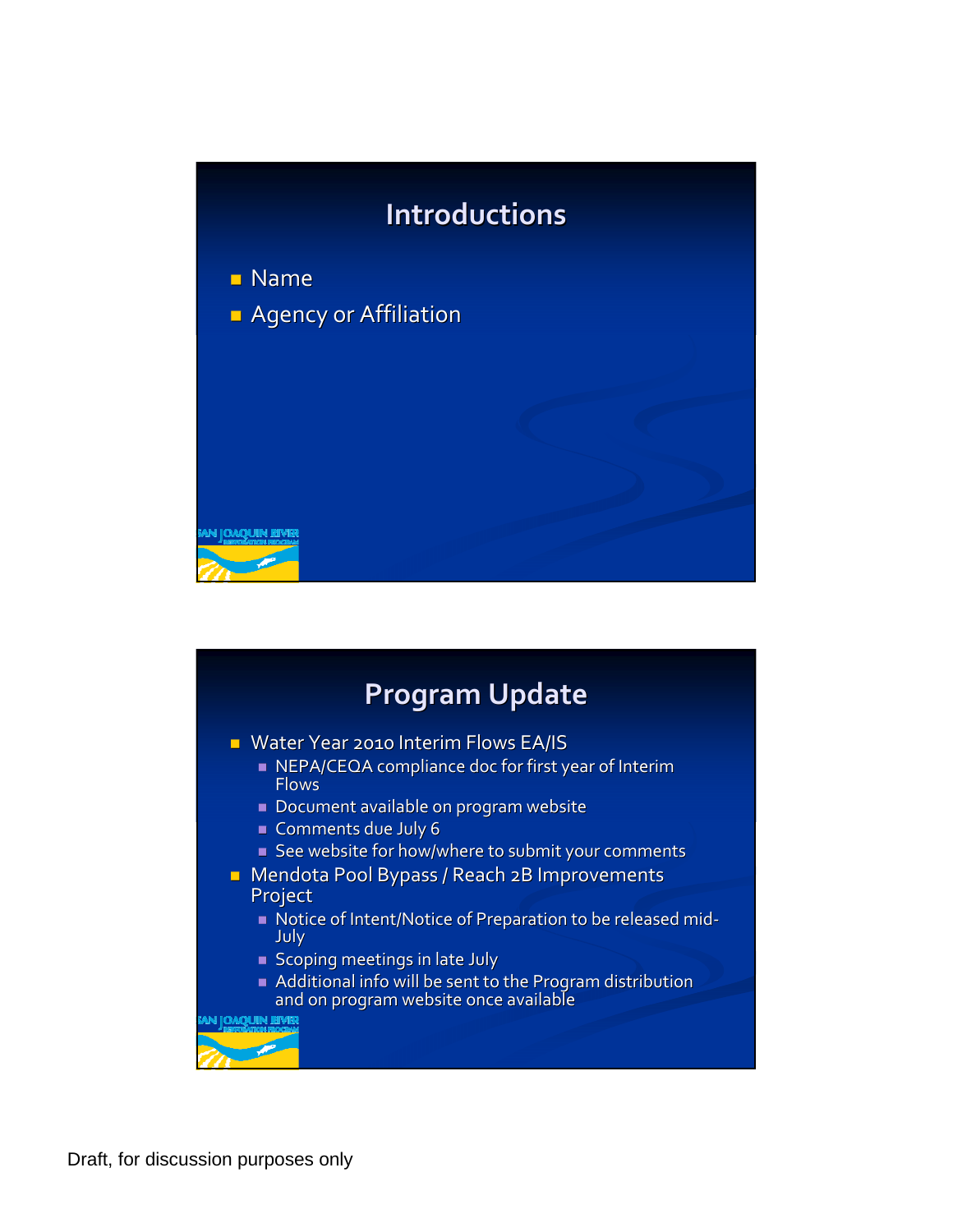

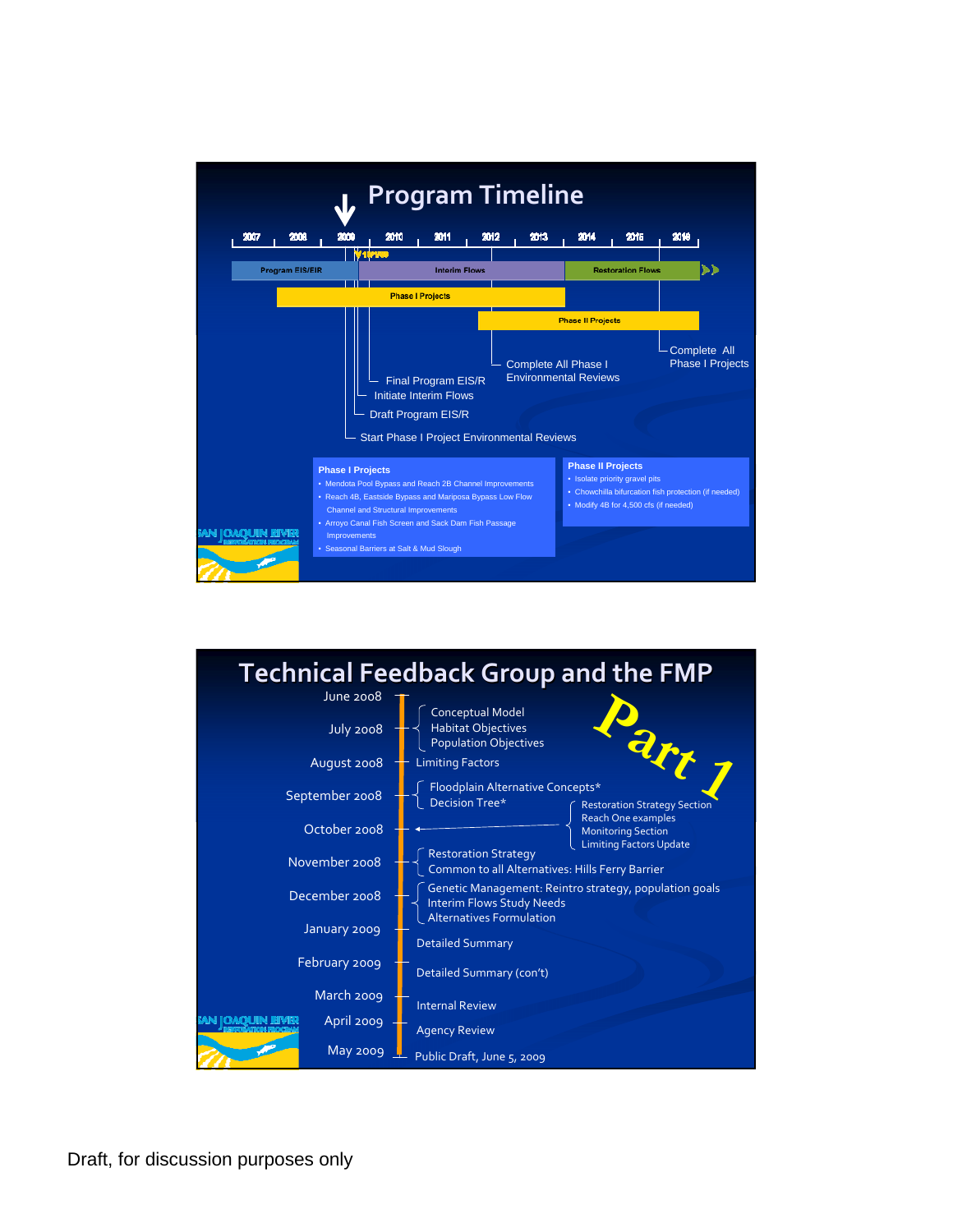

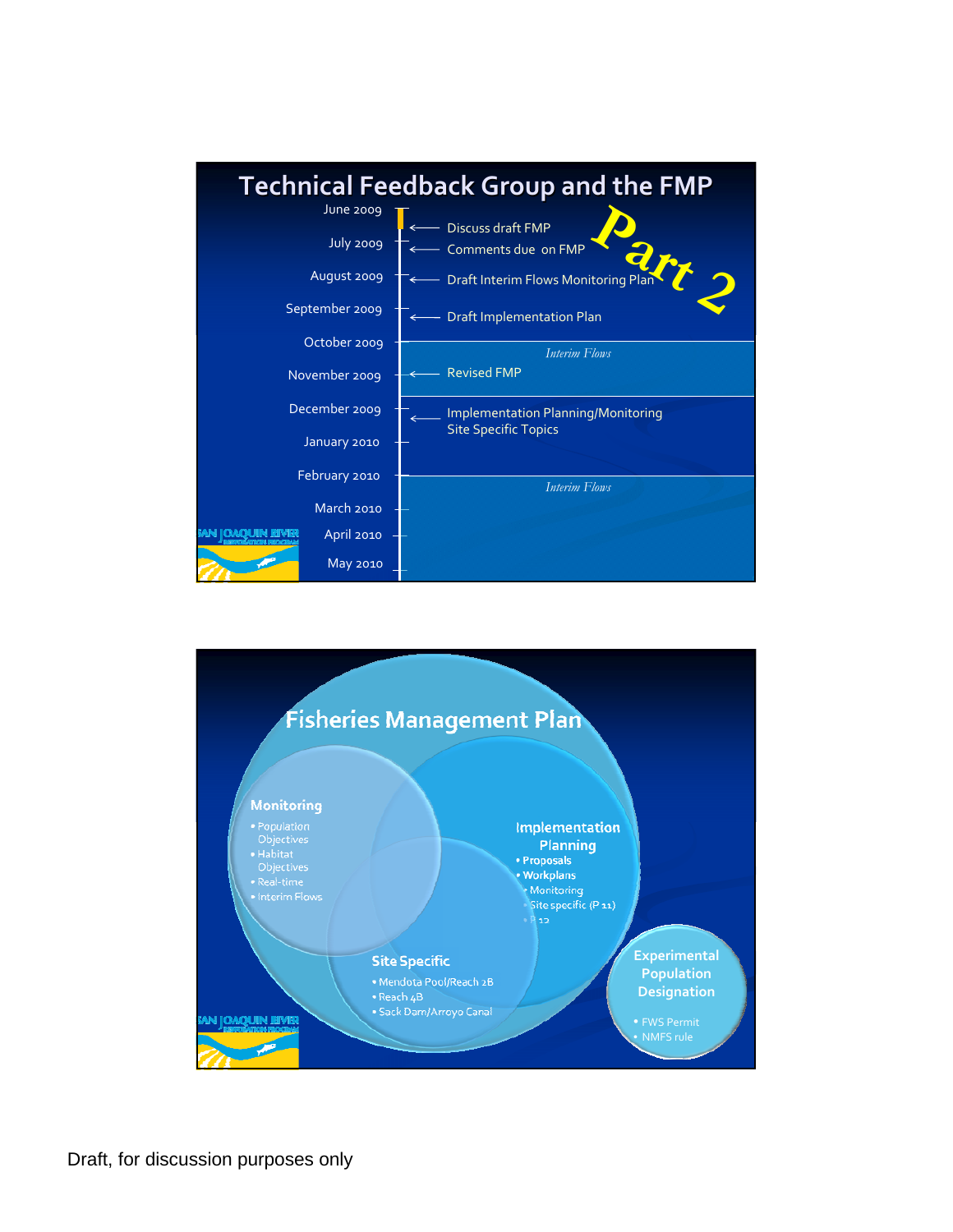

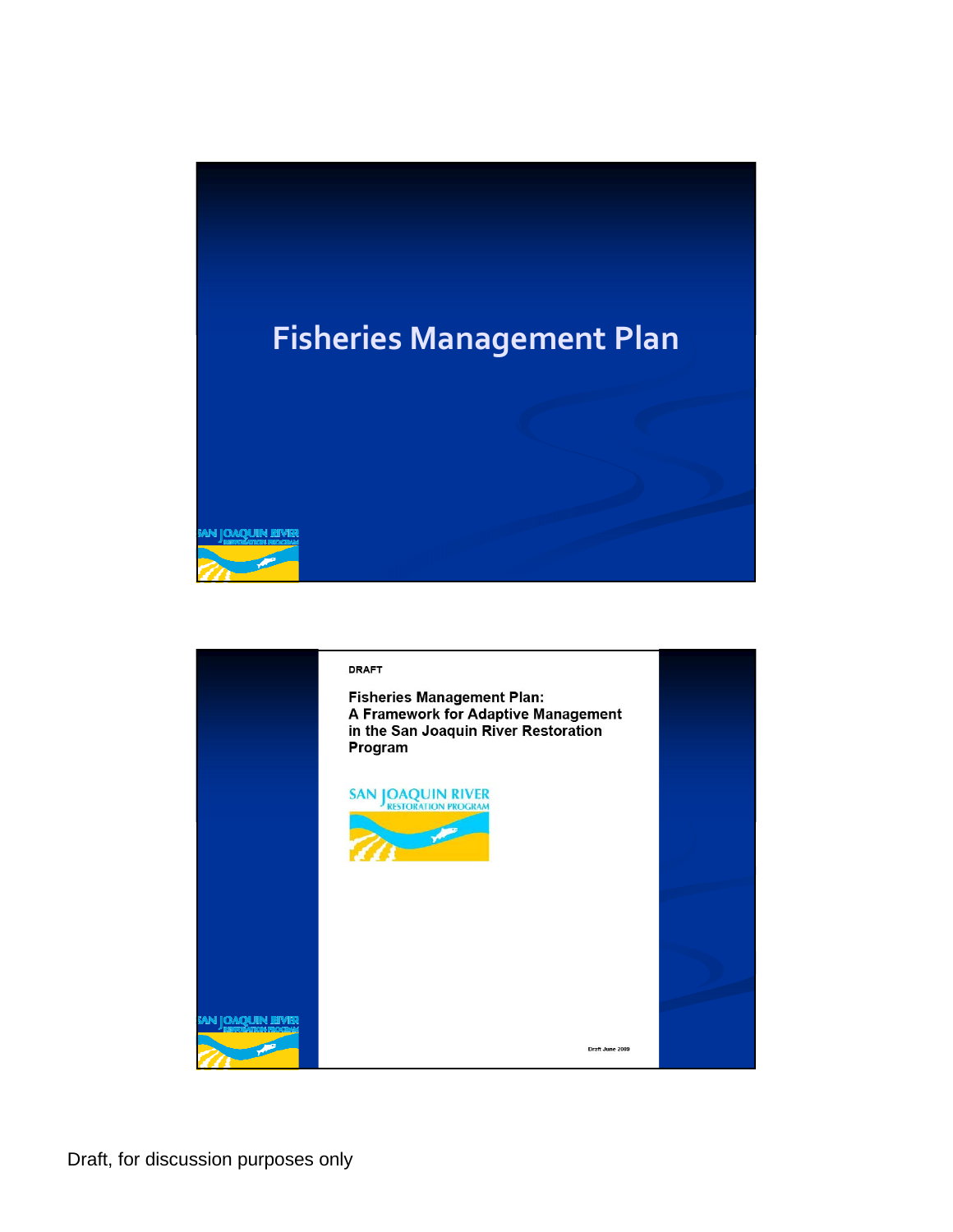

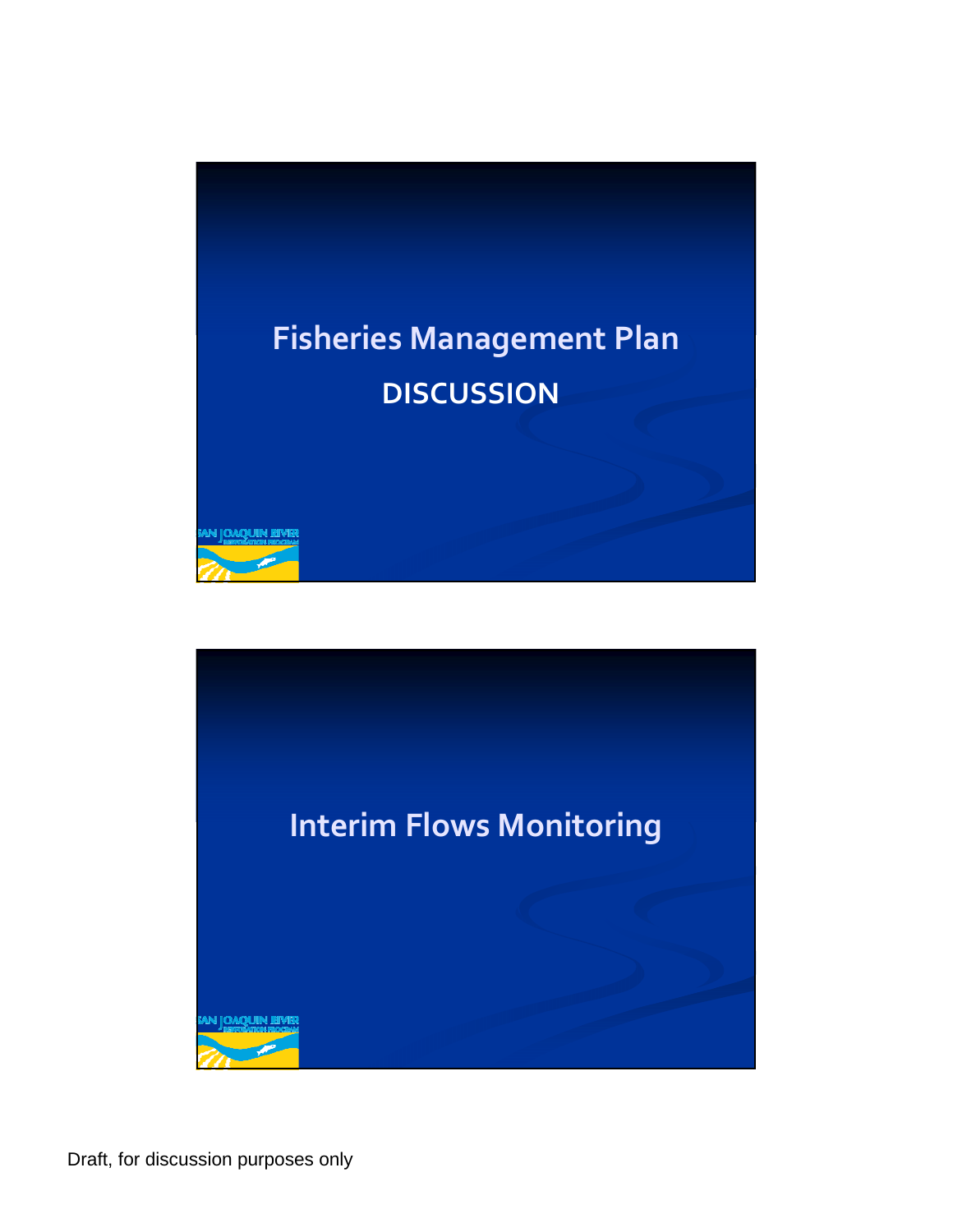## **Interim Interim Flows**

- Purpose is " . . . to collect relevant data concerning flows, temperatures, fish needs, seepage losses, recirculation, recapture and reuse"
- **Flow Durations:** 
	- 2009 6 weeks during fall
	- 2010 spring and fall
	- 2011 year round flow
	- 2012 year round flow
	- 2013 year round flow

 $\blacksquare$  No later than 2014 – Full Restoration Flows

NN <mark>JOAQUIN RIVER</mark>



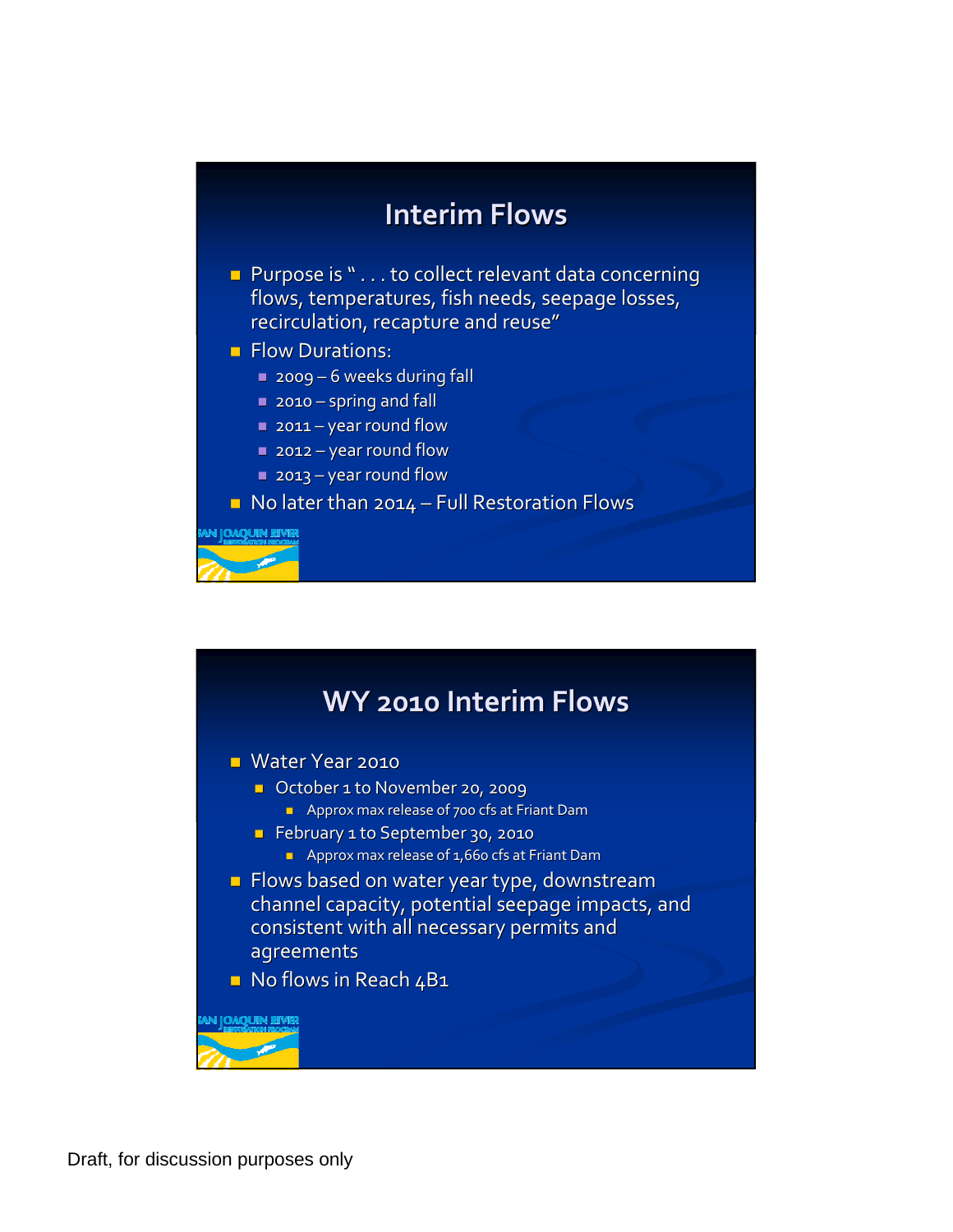## **WY 2010 Interim Flows Fisheries Fisheries‐Related Related Monitoring Activities**

- **Fish community community assessment assessment**
	- **Characterize fish community**
- **Fish Passage Passage assessment assessment**
	- **Passage, stranding, and** entrainment
- **Habitat Habitat assessment assessment**
	- $\blacksquare$  Characterize major habitat types
- **Water temperature temperature monitoring**

an <mark>joaquin kiver</mark>

 $\blacksquare$  Temperature at specific sites

- **Streamflow**
	- Flow at specific sites
- **Water quality quality constituents constituents Measure select constituents**
- **Sediment Sediment monitoring**
	- $\blacksquare$  Sediment characterization, movement movement
- **Hills Ferry Barrier** 
	- **Management investigation**
- **Macroinvert Macroinvertassessment assessment**
	- $\blacksquare$  Characterize macroinvert population

## **WY 2010 Interim Flows Fisheries Fisheries‐Related Related Monitoring Monitoring Activities Activities**

- **General Proposals** 
	- **Justification**
	- Goals and objectives
	- General approach
	- $\blacksquare$  Lead contact(s)
- $\blacksquare$  Detailed Workplans
	- $\blacksquare$  All above, plus: detailed project description, budget, and agency responsibilities

**IOAOUIN EIVER**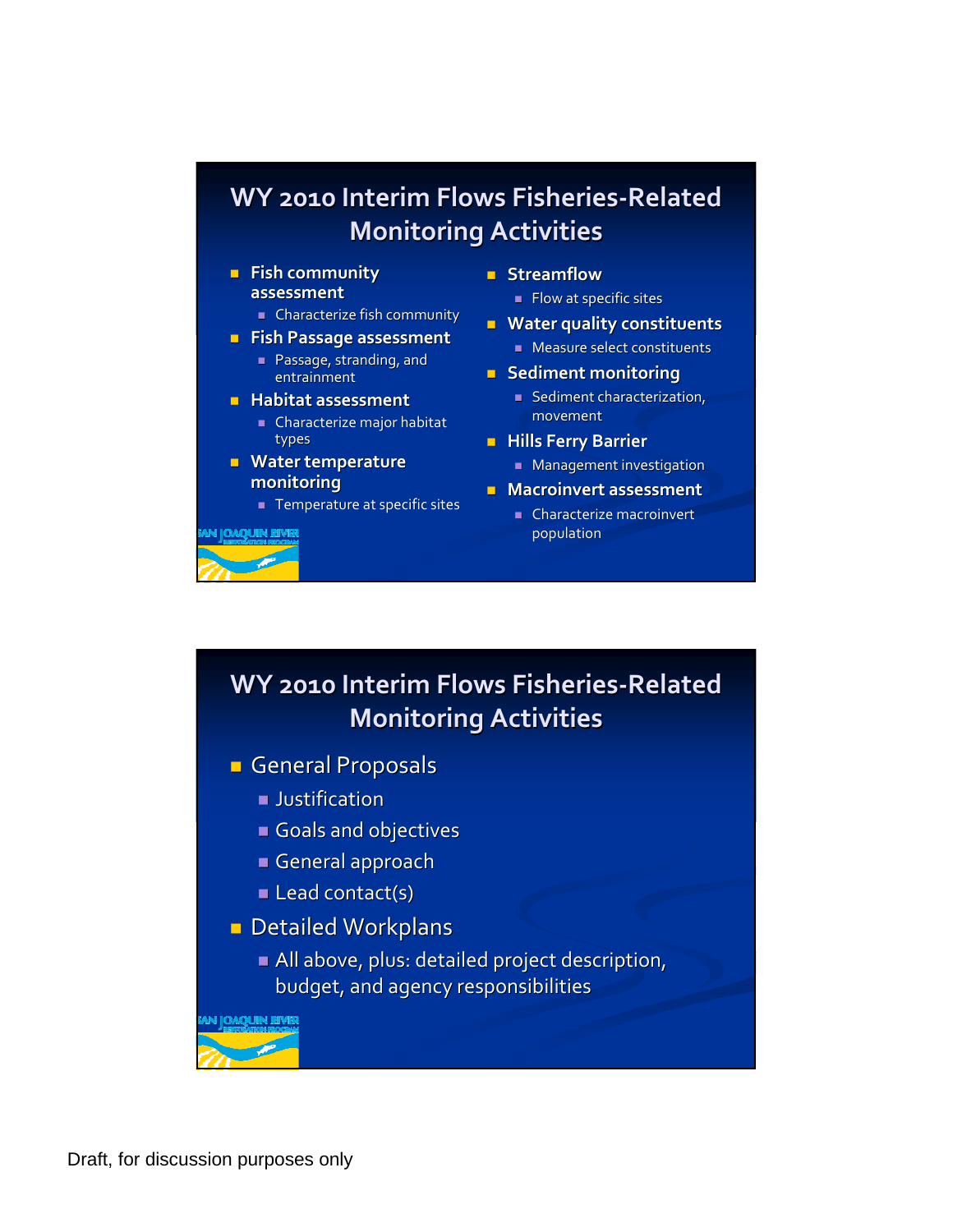

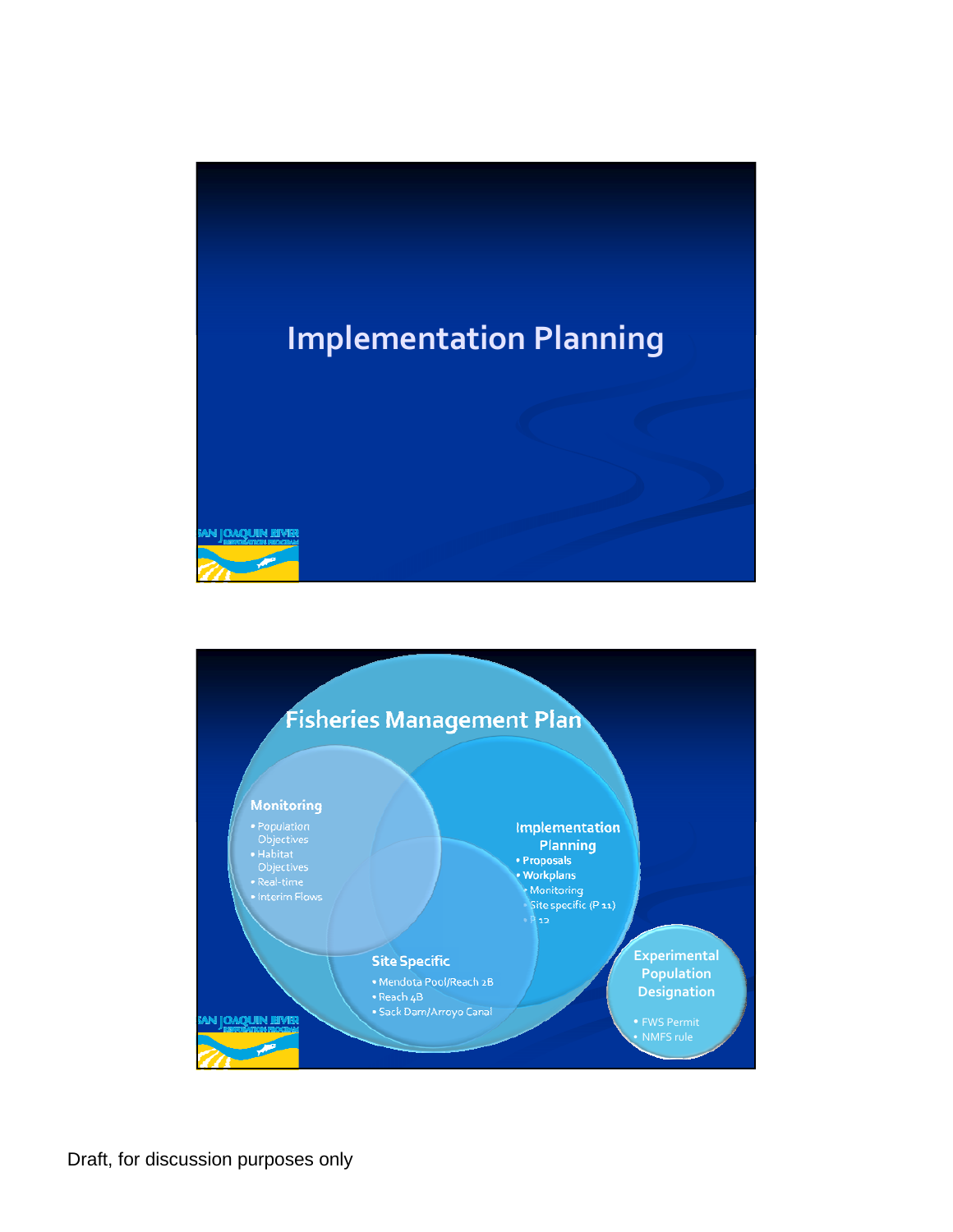